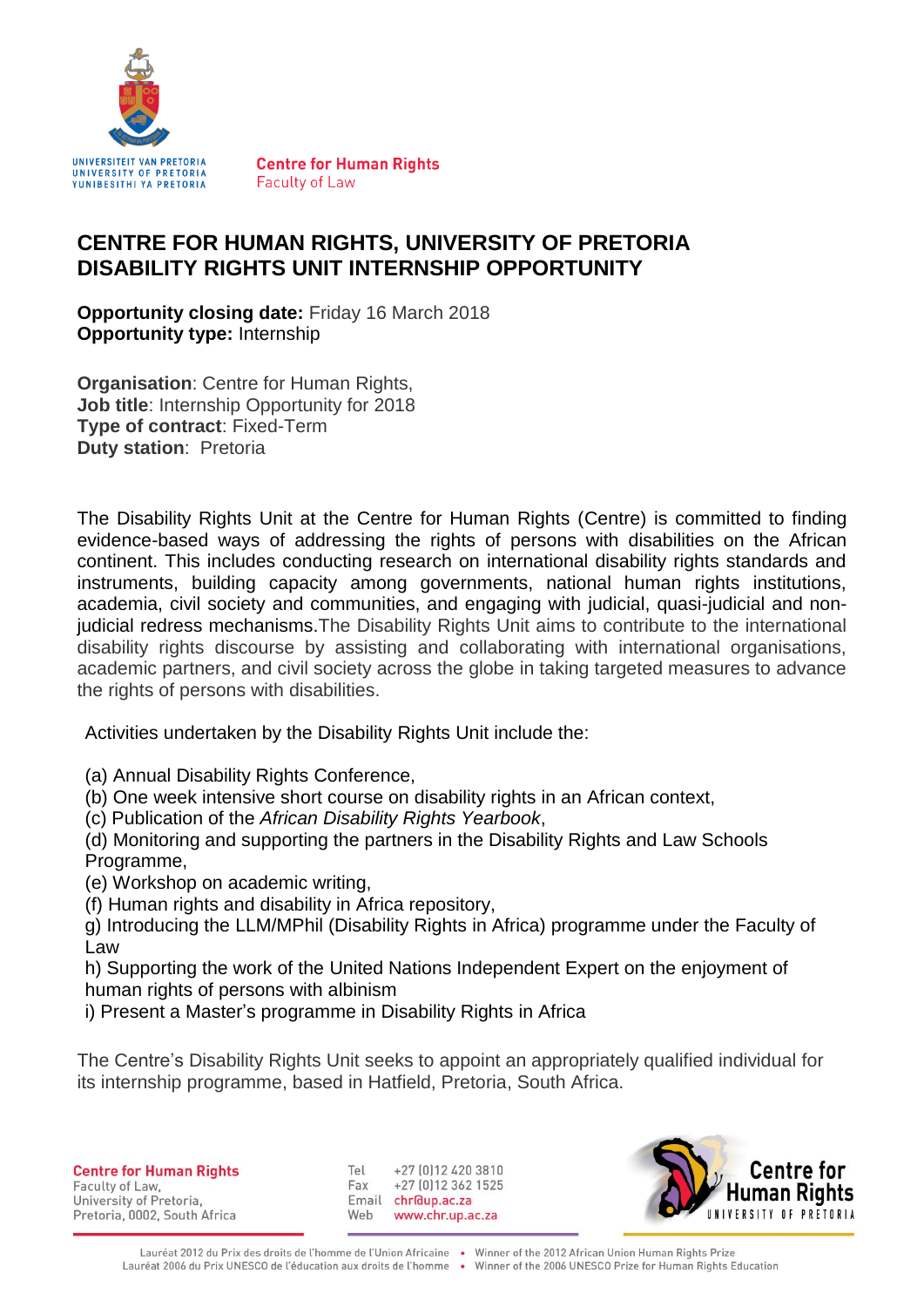**Duration:** 9 months (1 April 2018 – 31 December 2018) with the possibility of extension. **Weekly hours:** 20 hours a week

The internship is paid according to the set university rates for student work.

### **Responsibilities:**

#### **Internship Objectives**

- Encourage those interested and committed to working in disability rights issues;
- Contribute to addressing the problems relating to skills shortage, by increasing the skills level of those entering the labour market;
- Improve the chances of employment in the chosen field by enhancing the capacity of the interns, while at the same time and in return, getting some value for the CHR;
- Contribute to the job-readiness of interns by exposing them to a practical working experience/environment;
- Inculcate human rights values in interns and strive to ensure that such values become part of their work ethic;
- Enhance the capacity of the CHR with an increased number of staff available to take on a range of administrative and programmatic functions.

#### **Generic objectives**

- Participate actively in assigned programme work, ensuring that systems, processes and outputs are grounded in CHR values;
- **Participate in internal communication and teamwork;**
- Work within the programme team to ensure the effective implementation of organisation's objectives;
- As and when required within reason, work beyond the scope of any job description.

## **Requirements:**

- Working knowledge of and commitment to Human Rights, particularly Disability Rights;
- Studying towards a postgraduate degree in social sciences such as: Development Studies, Public Policy, Social Science, International Relations, Law and Sociology at the University of Pretoria
- Excellent verbal and written communications skills;
- Demonstrated ability to take initiative and responsibility for areas of work;
- Fluency in English;
- Additional language skills and project work experience are a plus.

## **Application Process:**

To apply, submit a one page CV along with certificates, motivational letter and the details of two contactable referees (please provide both telephone numbers and email addresses) to [Jehoshaphat.Njau@up.ac.za](mailto:Jehoshaphat.Njau@up.ac.za)